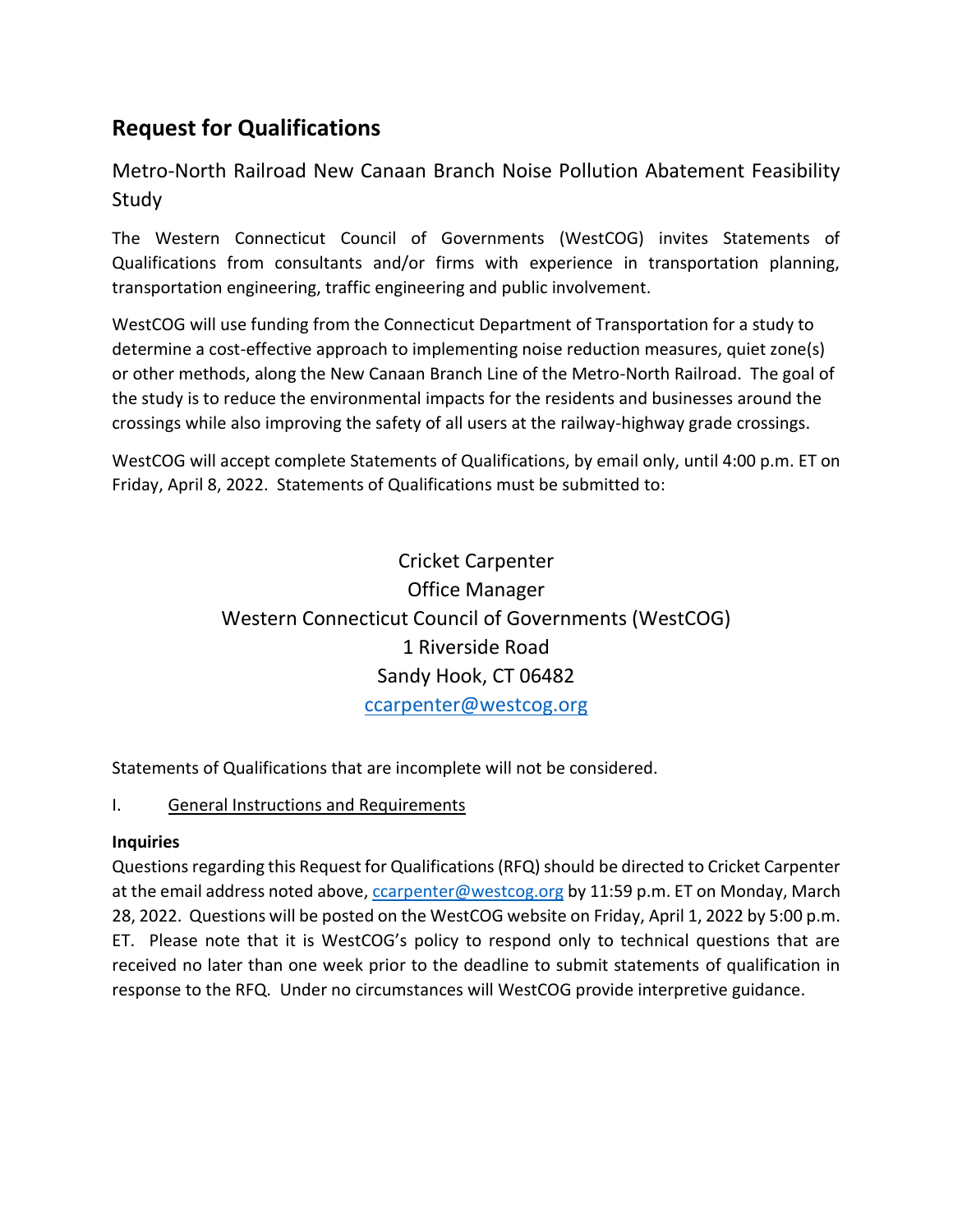#### **Freedom of Information**

Respondents are advised that any and all material submitted in response to this RFQ and received by WestCOG shall be subject to the applicable provisions of the Connecticut Freedom of Information law (Conn. Gen. Stat. 1-200 et seq.).

#### **Signature Requirements**

*Statements of Qualifications* must be signed by a representative of the firm having legal authority to contract on behalf of the firm. *Statements of Qualifications* will be treated as bona fide offers and must remain open for a period of ninety (90) days from the closing date for submissions.

#### **Statements of Qualifications from Consortia, Joint Ventures and Teams**

Qualifications statements from consortia, joint ventures or teams will be accepted. In such cases, a lead firm must be identified for contracting purposes. A qualifications statement must be prepared for each member of the consortia, joint venture or team, and each qualifications statement should clearly identify the lead firm.

In selecting a lead firm, consortia, joint ventures and teams should consider the following: (1) the lead firm should have sufficient experience and expertise to perform or supervise all facets of the proposed project; (2) the lead firm will be legally responsible to WestCOG for performance of the total contract, consortium, joint venture or team, and the lead firm must perform at least fifty one (51%) of the total work awarded under any contract issued as a result of this RFQ. Please note that firms that are subsidiaries or affiliates of another may not rely on the experience, expertise or resources of its parent firm to meet these requirements.

#### **Submission of Qualifications Statements**

WestCOG will accept complete *Statements of Qualifications* by email until 4:00 p.m. on Friday, April 8, 2022.

Please see the section entitled, "Required Format" for additional guidance.

#### **Disadvantaged Business Enterprise (DBE) Requirement**

DBE firms are encouraged to respond to this RFQ. WestCOG will strive to ensure that DBEs have the maximum practicable opportunity to compete for work on this project.

The selected Consultant must meet WestCOG, State, and Federal affirmative action and equal opportunity employment practices. A Disadvantaged Business Enterprises (DBE) set-aside is not required.

#### **Equal Employment and Nondiscrimination**

All contracts awarded by WestCOG as a result of this RFP are subject to Section 4a-60 of the Connecticut General Statutes, "Nondiscrimination and Affirmative Action provisions in contracts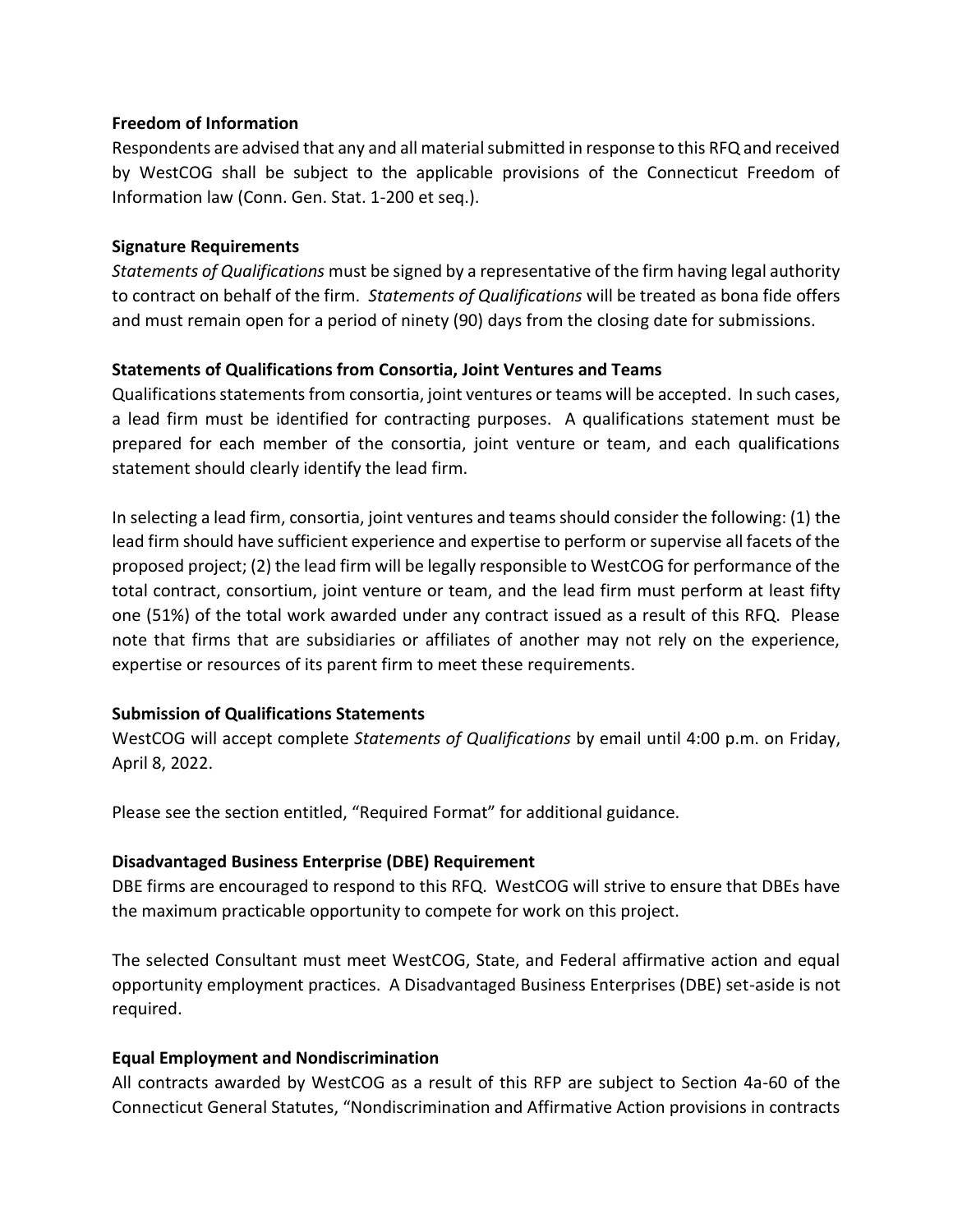of the state and political sub-divisions other than municipalities." Contracts also are subject to all other applicable state and federal laws concerning civil rights, nondiscrimination, and equal opportunities for employment.

#### **Insurance Requirements**

Successful firms are required to maintain insurance coverage as required by state and federal law.

#### **Addenda and Supplements**

If revisions or additions to this RFQ are necessary, a copy of such revisions or additions will be posted online where WestCOG posted this RFQ. It is the responsibility of the consultant to check for revisions or additions to this RFQ.

#### **Rejection Rights**

WestCOG reserves the right to reject any and all qualifications statements received in response to this RFQ. WestCOG also reserves the right to cancel this RFQ at any time and to reissue this or a substitute RFQ at a later date.

#### **Multiple Awards**

WestCOG reserves the right to issue multiple awards. WestCOG also reserves the right to retain portions of the work described in the attached scope of work for performance by its own staff, or to exclude portions of the work described in the attached scope of work from negotiated consultant agreements.

#### **Cost of Qualifications Statement Preparation**

All costs associated with any response to this RFQ, including the development of qualifications statements and participation in the selection process, are the sole responsibility of the respondent firms. WestCOG will not reimburse firms for such costs, nor will any selected firms be permitted to negotiate such costs as part of any contract or agreement with WestCOG.

#### **Interest of Members or Delegates to Congress**

No member of or delegate to the Congress of the United States shall be permitted to share or have interest in or benefit from, directly or indirectly, any contract or agreement resulting from this RFQ.

#### **Prohibited Interest**

No member, officer, or employee of WestCOG, or member of a local public body having jurisdiction within WestCOG's service area, during his or her tenure or one year thereafter, shall be permitted to share in, have interest in or benefit from, directly or indirectly, any contract or agreement resulting from this RFQ.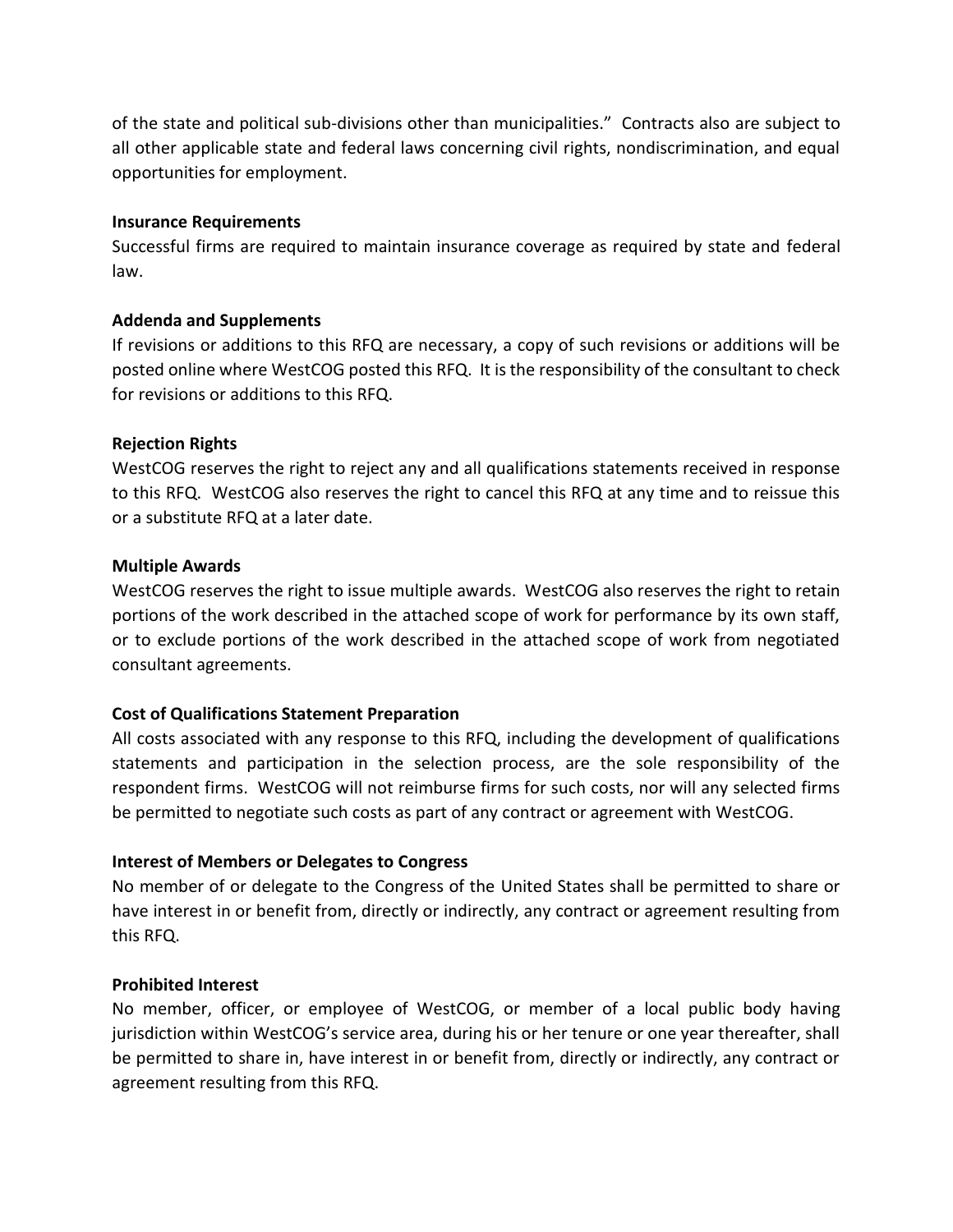### **Other**

Any firm selected to perform any or all work associated with this RFQ may be required to execute an agreement with WestCOG and meet any conditions on the use of funds imposed by WestCOG, Connecticut Department of Transportation, or United States Department of Transportation. All fees will be negotiated and stated in any agreement.

### II. REQUIRED FORMAT

The qualifications statement must contain the following information:

- 1. Letter of interest.
- 2. A concise statement identifying the point of contact for the statement of qualification, their contact information (mailing address, email, and phone number), and proposed project manager.
- 3. General information (such as brochures) on the consultant and any proposed subconsultants including description of current workloads.
- 4. Statement summarizing the experience of the consultant and any proposed subconsultants, including at least five references and summaries of comparable projects (type, scale, and scope) performed within the last five years that demonstrate knowledge and expertise in evaluating traffic congestion and developing mitigation projects.
- 5. Statement describing the organizational framework for this project, including clear identification of the lead consultant, project manager, and sub-consultants (if any), the roles and responsibilities of each sub-consultant (if any), identification of DBE contractor (if any), and a clear, concise statement disclosing whether or not there are any shared interests among the firm and proposed sub-consultants, e.g. parent-subsidiary, joint ventures, formal affiliations, etc.
- 6. Narrative that describes the suggested project delivery approach and addresses the goals and objectives stated in the Scope of Work.
- 7. Resumes of key personnel to be assigned to this project and the percentage of time they will devote to project activities.
- 8. Proof of Connecticut DBE certification (if applicable), and
- 9. Current Federal Form SF-330, Part II.

### III. SELECTION PROCEDURES

Complete responses to this RFQ that meet all of the listed requirements will be evaluated in accordance with the following criteria:

- 1. Qualifications of the consultant.
- 2. Qualifications of sub-consultants (if any).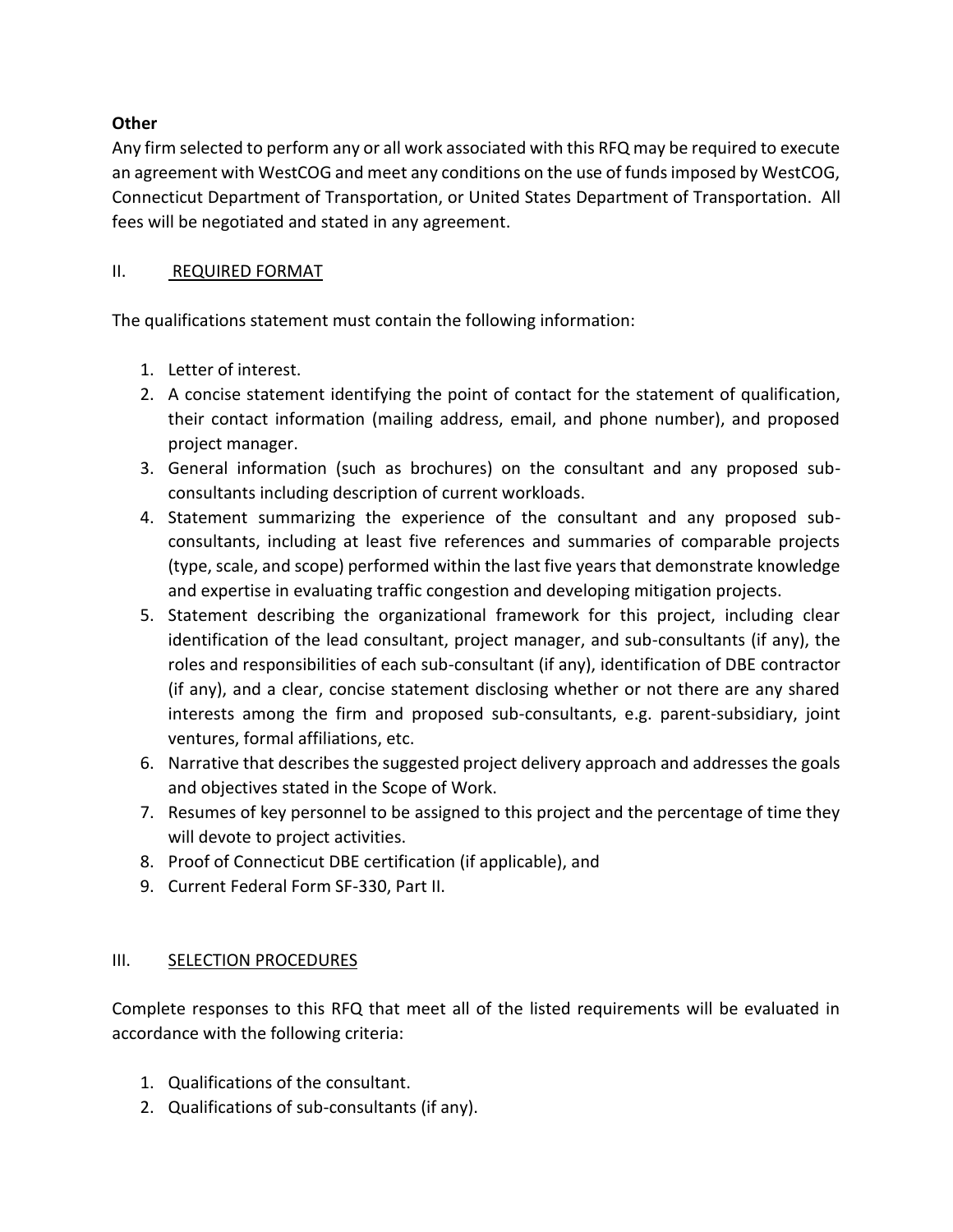- 3. Qualifications of key personnel assigned to this project.
- 4. Thoroughness, creativity, and clarity of suggested approach.
- 5. Experience and proven record of success with comparable projects.

A Consultant Selection Team will be convened to evaluate Statements of Qualifications received by the closing date stated in this RFQ. The firms whose proposals receive the highest aggregate ranking will be requested to appear for an interview. WestCOG will notify firms, consortia, joint ventures, and teams selected for interview with the Consultant Selected Team within 60 days of the closing date. The Consultant Selection Team will rank the firms, consortia, joint ventures, and teams according to the criteria identified in this RFQ and submit its recommendations to WestCOG. Selection of any firm, consortium, joint venture of team for this project may be subject to the approval of the Connecticut Department of Transportation.

### IV. AWARD

Following selection of the most qualified firm, consortium, joint venture, or team, WestCOG will commence scope and fee negotiations with that firm, consortium, joint venture, or team. The lump sum fee for the project will be based on the scope of work, job titles, certified payroll records, burden, fringe, and overhead (BF&O) rates, and direct costs. If an agreement cannot be reached on scope of work and cost, WestCOG reserves the right to terminate negotiations with that firm, consortium, joint venture or team and commence negotiations with the next most qualified firm, consortium, join venture or team.

### V. RESOURCES

Firms seeking to learn more about WestCOG are encouraged to visit [www.westcog.org.](http://www.westcog.org/)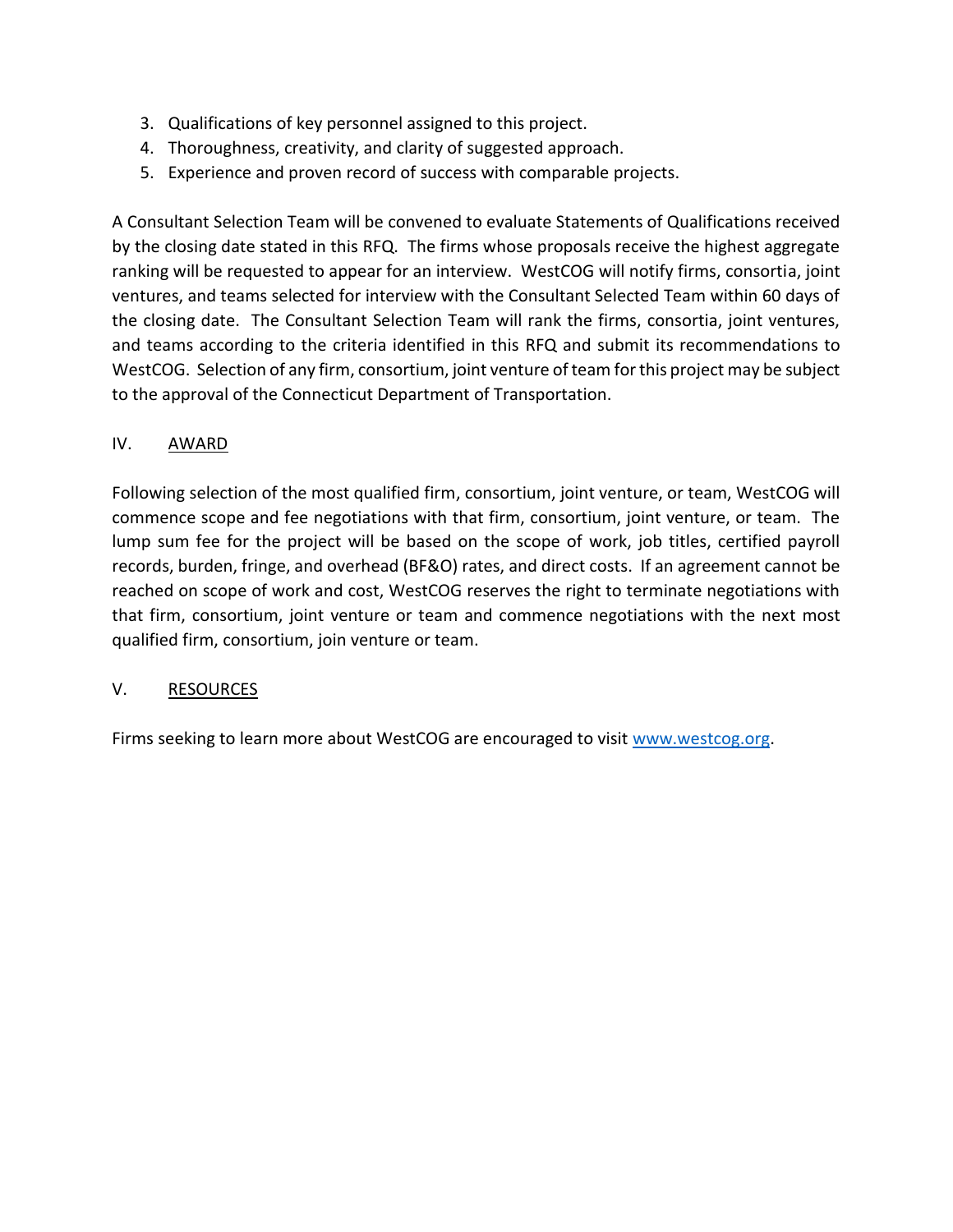## **SCOPE OF WORK**

## Metro-North New Canaan Branch Noise Pollution Abatement Feasibility Study

The Scope of Work outlined below is an estimation of activities required to successfully complete the feasibility study. Any proposals for additions to, modifications of, or exceptions from the Scope of Work shall be clearly stated in the proposal and fully explained in the appropriate section(s), with costs specifically broken out.

### Task 1: Preliminary Investigation/Risk Index Update and Review

- 1. Analyze and update the existing conditions at each of the public and private crossings identified in the Study Area. The information collected should fully update the "USDOT Grade Crossing Inventory Form" for each crossing and any additional applicable information including, but not limited to, pavement width, number of lanes in each direction, nearby driveways, surrounding uses including bicycle and pedestrian facilities, current warning signs and devices, and any current or planned improvements near the crossings. Gather necessary data to provide updated traffic, crash data, pedestrian, school bus and train counts to the appropriate agencies such as the Connecticut Department of Transportation (CTDOT) Rail Division, the Federal Railroad Administration (FRA), WestCOG, and the municipalities.
- 2. Conduct a safety and environmental analysis that includes a noise survey to address as a source of pollution from an Environmental Justice perspective.
- 3. Identify, describe and map sensitive receptors including but not limited to civic facilities (e.g. schools, libraries); senior housing/centers; and medical facilities.
- 4. Using the updated existing conditions, conduct an initial analysis to determine the existing risk index for each of the crossings, the overall Quiet Zone Risk Index (QZRI) and the Risk Index with Horns (RIWH) in the proposed quiet zone(s).
- 5. Identify preliminary issues at each crossing and corresponding potential safety improvements. All recommendations and procedures pursued in this study should adhere to the Final Rule requirements in 49 CFR Part 222.

Deliverables: Draft USDOT Grade Crossing Inventory Forms, Technical Memorandum (for inclusion in Final Report)

### Task 2: Coordinate Diagnostic Team Meetings

- 1. Coordinate and attend the required field diagnostic team meetings with all required agencies such as Metro-North Railroad, CSX Transportation, CTDOT Rail Division, FRA, and the municipalities. Prepare and distribute all meeting agendas and minutes.
- 2. Prepare all required documents and necessary plans to facilitate the diagnostic meetings.
- 3. Document any safety improvements required by other agencies.

Deliverables: agendas, minutes, and documents/plans for meetings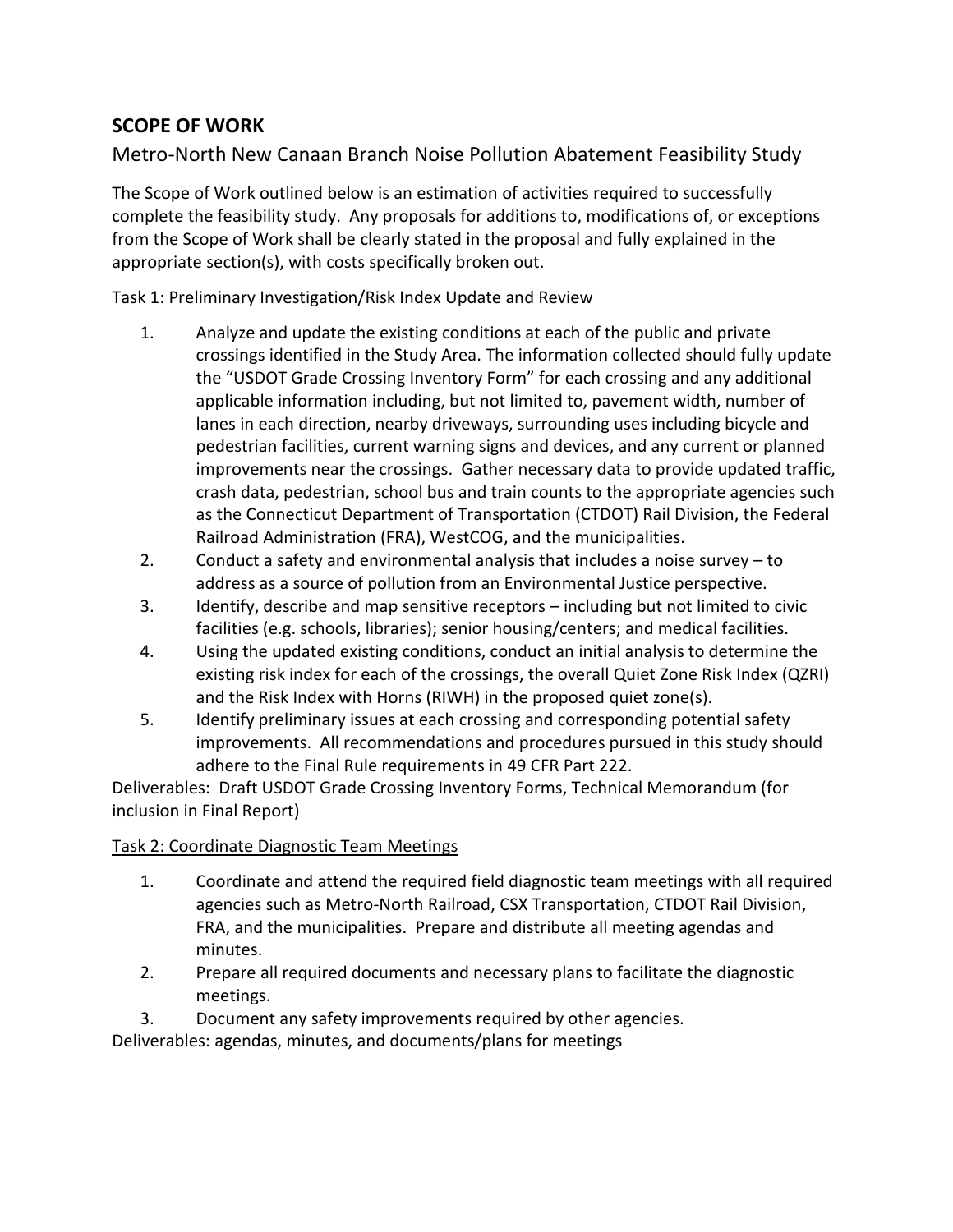### Task 3: Define and Analyze Issues/Opportunities

- 1. Determine the applicability of each safety measure and evaluate any possible alternatives.
- 2. Develop a policy to guide improvements to private v. public crossings (four private crossings are included).
- 3. Analyze the crossings respective to Quiet Zone improvements (i.e. measurements of risk, quiet zone safety measures, evaluation of grade crossing improvements).
- 4. Provide a measurement of Quiet Zone Risk Index (QZRI) figures for each crossing, based upon implementation of proposed Supplemental Safety Measures (SSMs).
- 5. Complete required safety analyses, make final recommendations regarding the necessary SSM or Alternative Safety Measures (ASM) and prepare detailed cost estimate including any necessary track circuit modifications, for installation of proposed SSM or ASM at each crossing. Note that not every crossing is expected to require a treatment.
- 6. Identify any necessary Environmental Review documentation and materials.

Deliverables: QZRI figures, SSM/ASM recommendations and cost estimates, recommended ER documentation

### Task 4: Financing Strategies

- 1. Prepare a cost/benefit analysis for the implementation of recommended noise reduction measures. It should account for the specifics of each measure against projected benefits including, but not limited to improved public health, effect on Environmental Justice populations, effect on property values, and improved safety at grade crossings.
- 2. Identify and recommend various methods for project delivery and the feasibility of applying innovative tools to finance the recommended improvements, i.e. Tax-Increment Financing, special assessment district, or other methods appropriate for this project.

Deliverables – Financing Strategies Memorandum (to be included in Final Report)

### Task 5: Feasibility Study

- 1. Prepare and present draft study findings to WestCOG and the participating municipalities. The draft study shall document and summarize findings related to implementation of a quiet zone(s) or other methods and railroad safety recommendations in Darien, New Canaan and Stamford. The draft study shall include but not be limited to, risk index computations for each crossing, exhibits and plans detailing proposed SSM for each crossing (concept designs); estimated design and construction costs for all improvements at each crossing; estimated cost of any permits required, and a design/construction schedule for implementation of the recommendations.
- 2. Make any required modifications to the draft study per appropriate agencies' comments and produce/present a Final Feasibility Study.

Deliverables: Draft and Final Feasibility Study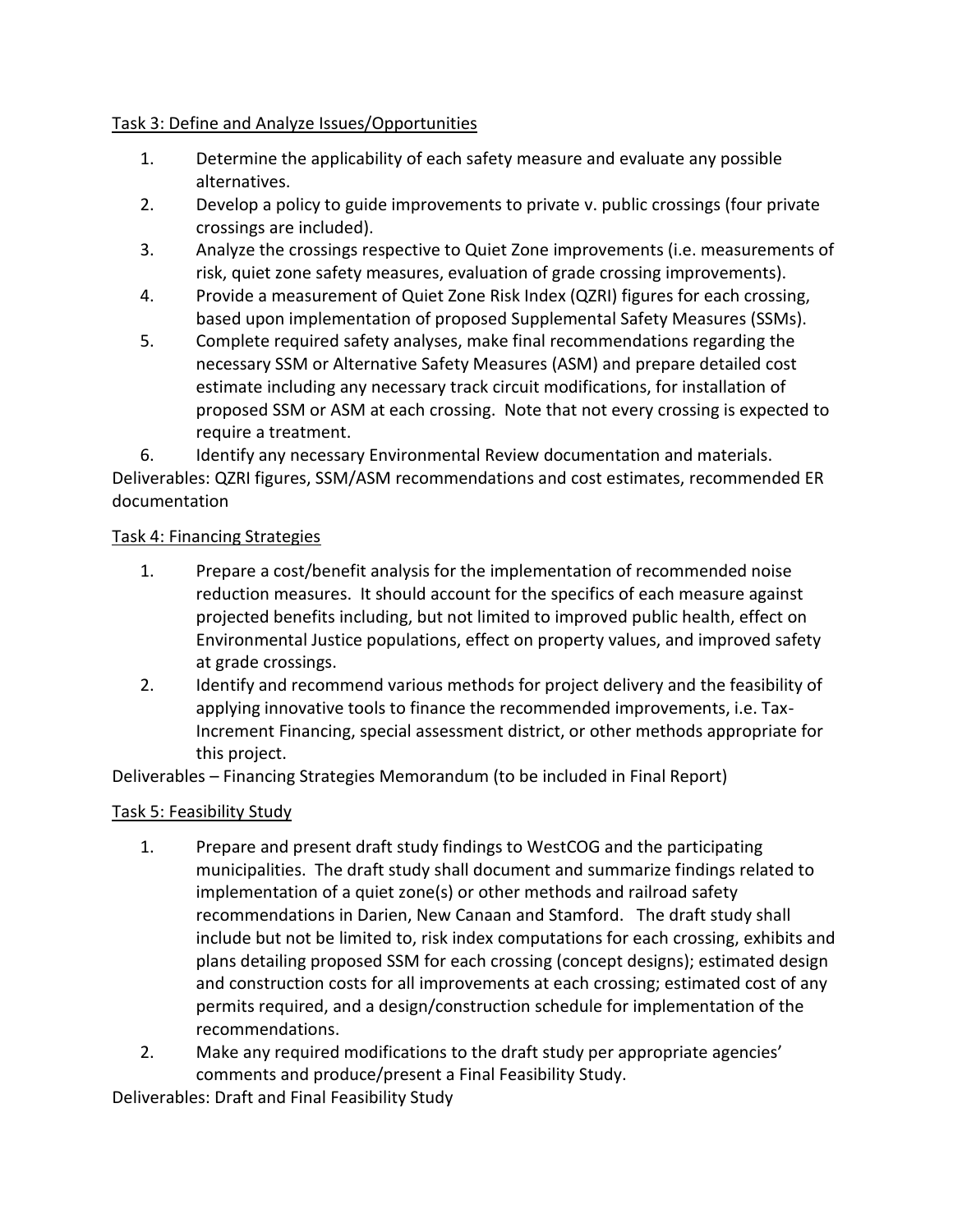### Task 6: Public Involvement

- 1. Coordinate and hold a public kickoff meeting with WestCOG and the involved municipalities.
- 2. Following the initial kickoff meeting, conduct an online or mail in survey of the residents in the at-grade crossings noise shed. Relevant questions to ask include, but are not limited to, their quality of life, experience using the crossings, and demographics.
- 3. Coordinate and hold meetings with the public and involved public officials in each individual community to request input and discuss issues relevant to the study team, including the outcome of the survey.
- 4. Invite members of the public, area real estate groups, NRAC members and other key stakeholders.
- 5. Coordinate and hold a public report out meeting that links the survey findings, team issues analysis, and recommended actions.

Deliverables: Public Meeting Presentation and Materials; Invitations; Online or Mail Survey Template; Post-Survey Summary

### Task 7: Preparation for Quiet Zone Establishment (to be pursued at WestCOG's discretion)

- 1. Report findings and updated US DOT Grade Crossing Inventory Forms to CTDOT and Railroad for an update submission to the FRA database.
- 2. Draft a Notice of Intent (NOI) and a Notice of Establishment (NOE) to create each new 24-hour Quiet Zone in accordance with FRA guidelines (§222.43) to be submitted by the lead municipality at a later date.
- 3. If alternate safety measures are proposed, submit the necessary approval requests to the FRA.

Deliverables: Final USDOT Grade Crossing Inventory Forms, NOIs, NOEs, FRA submittals, proposals to operating railroads

### Task 8: Project Management

- 1. The consultant will prepare a project schedule to identify key milestones, meetings, and deliverables.
- 2. Noise Reduction Advisory Committee:
	- a. **Organization:** The consultant, in conjunction with WestCOG, the City of Stamford, Town of Darien, Town of New Canaan, and CTDOT, will work with the Noise Reduction Advisory Committee (NRAC) to help guide the overall study process. The NRAC will consist of municipal representation, representatives from CTDOT, WestCOG, FRA, Metro-North and other stakeholders as identified.
	- b. **NRAC Meetings:** The consultant will meet with the NRAC at key project milestones to report findings and to seek input. WestCOG will work with the consultant in scheduling project meetings. The consultant will notify attendees, develop presentation and handout materials for each meeting, as appropriate, attend and participate in these meetings and develop and distribute meeting